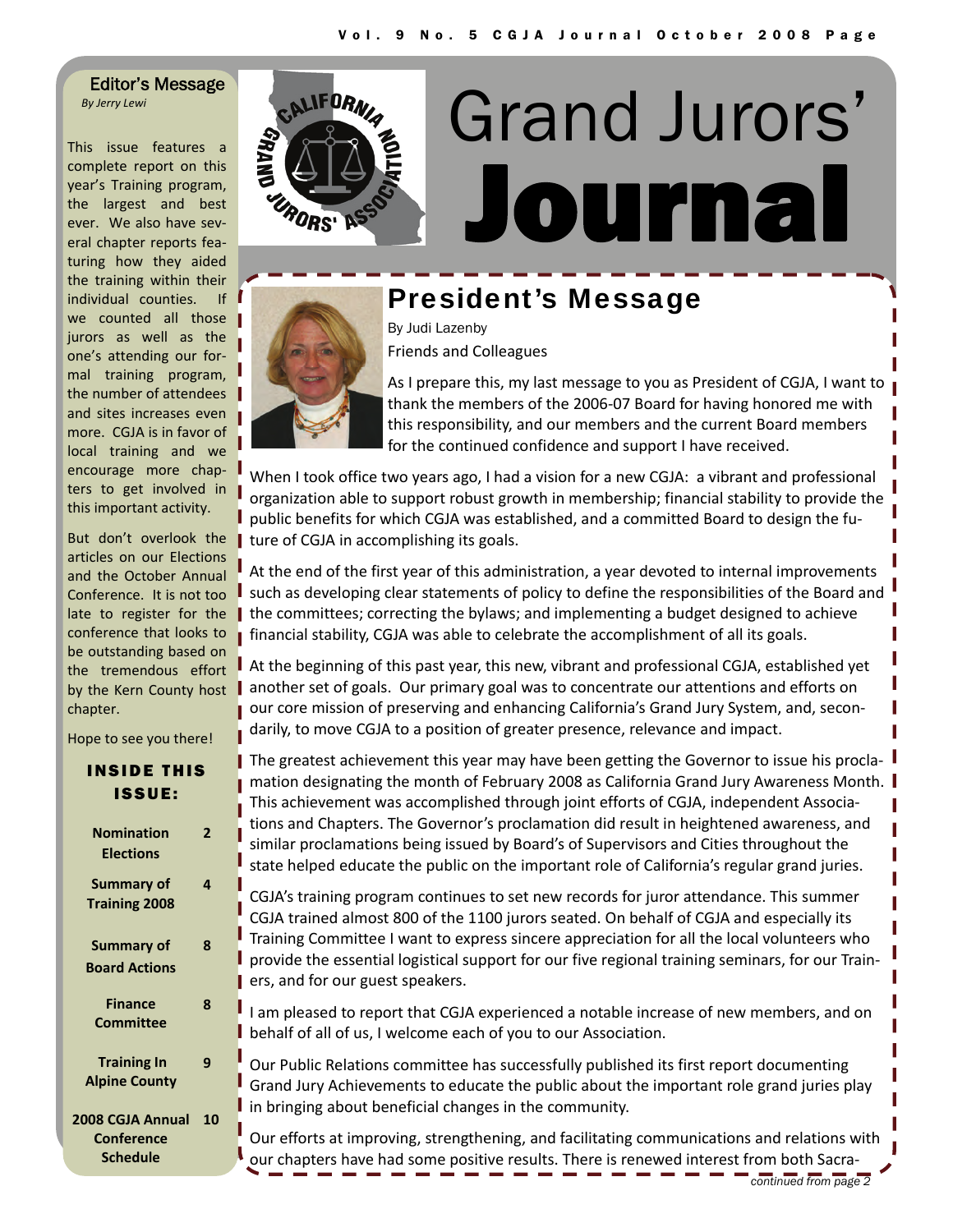Please note that the next Journal deadline is one week earlier than usual due to the Thanksgiving Holiday.

# **Institutes**

All members are reminded that we are interested in helping local their members. OLLIs are located on almost every campus of the University of California and the California State University systems. A new brochure describing available at the annual conference. Please contact Betty Mattea or Jerry Lewi if you are interested. We belive OL-LIs are an excellent way to reach out to interested citizens about the California Grand Jury system

#### Grand Jury Achievement Report

We hope every CGJA member and all grand juries can add examples of effective grand jury reports by submitting candidate examples. Please see the tab *Grand Jury Achievement* on our website. We believe by publicizing such reports we help make the system more effective.

#### Membership

See the Membership Committee report for new membership dues policies.

Ongoing Activities *Presidents' Message continued from page 1*  mento and Mendocino Counties to form chapters in those areas. CGJA is now able to assist Chapters by hosting their websites. Fur‐ ther, Chapters are now contributing partners in helping to circulate helpful information in response to questions raised, or problems posed, by grand jurors.

Osher Lifelong Learning CGJA will be hosting the second annual Break-OLLIs create a course for Grand Jurors, and our Chapters to join forces fast of Grand Jury Champions at the Annual Conference next month. This provides a fo‐ rum for all grand jury resources such as Court Personnel that support juries, Associations of and assets to provide improved support for iuries.

what CGJA can do will be I<sub>Each of us has our own talents as well as lim-</sub> We still have much to do as far as streamlin‐ ing our internal operations so that our volun‐ teers feel that their value is recognized and that their valuable time has been well spent. lits on how many volunteer hours we can dedicate to CGJA and its objectives. Making that time count as well as getting the best fit for our members' talents will be our greatest success. A future goal must include eliminat‐ ing practices that waste our volunteer's time.

> This year, CGJA suffered the loss of two past Presidents who were major cornerstones of our Association. Neither of these individuals can be replaced, but their loss emphasizes the need in our or any organization to have successors trained to carry on especially for our officers and committee chairs. We have recently implemented a partial successorship program for our committee chairs under which they are subject to annual review and/ or replacement by designated persons. This is but a start.

> Currently, CGJA and I are named defendants in a lawsuit brought by one of our directors in an effort to resolve some perceived wrongs. CGJA has filed a cross complaint against the plaintiff.

> In the 2007 CGJA Election of Directors, our members voted to reduce the number of members in the Board from 24 to 12 direc‐ tors. This year 2008‐2009 the board will oper‐ ate with 18 members; the result of permanently retiring 6 seats from the board. Next

year 6 more directors' seats will be retired, so that for the term 2009‐2010 the board will finally reach the reduced number of 12 direc‐ tors. In recent years, it had become increas‐ ingly difficult to find 12 new members each year, willing and qualified to serve on this board. Finding six candidates a year is much more realistic.

My service as President has been a most re‐ warding experience. I pledge my continued support for the new Officers, for this Board, and for CGJA in any way I can.

Regards,

Judi

**Nominations‐Elections Committee** *By Catherine McKown, Chair*



Article 5 of CGJA's By‐ laws states that "the President shall appoint, subject to ratification of the Board of Directors, a Nominations‐Elections Committee of six (6) or more members; one (1)

per region from the Board of Directors and one (1) per region from the voting member‐ ship." The President appointed and the Board ratified the following members:

North: Barbara Carolan and Ivor Thomas

Central:Owen Haxton and Catherine McKown (Chair)

South: Mary Johnston and John Mainland

The mission of the committee is two-fold: #1, to find candidates for Director (to fill the seats of those Directors whose seats expire in 2008) and oversee the election; and #2, to nominate a candidate for each of the officer positions on the Board of Directors.

This was the first election held since the re‐ duction of the number of Directors, deter‐ mined by the results of the 2007 election. In order to inform the membership, particularly prospective Board members, the committee developed a "Job Description for CGJA Direc‐ tors" as well as articles that were posted on the website and in the *Grand Jurors' Journal*. This year, two Directors were elected from

*Continued on page 3*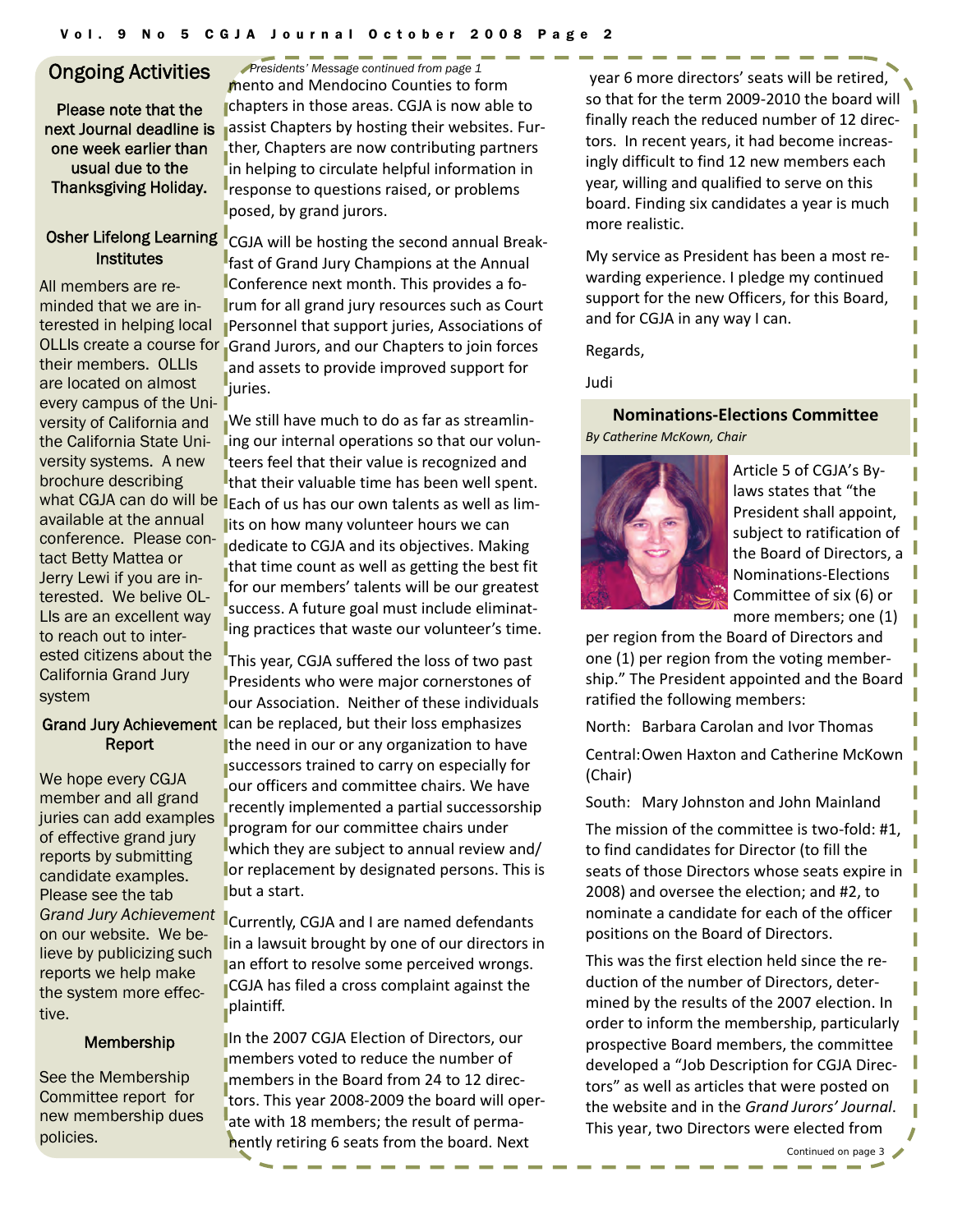*Elections Continued from page 2*

#### each of the three regions.

We sent out ballots by first class mail on August 11, 2008, to 257 eli‐ gible CGJA members. The mailing included the following: the ballot (including detailed instructions), bi‐ ographies of the candidates, a plain envelope, and a return envelope to be sent to the League of Women Voters of San Mateo (LoWV‐SM). Returned ballots were required to be postmarked by September 23, 2008.

Each CGJA member placed his/her marked ballot in a plain envelope that was enclosed in a return enve‐ lope that required a signature on the back. Each outer return envelope was assigned a number, to assure that there were no duplications. The Nominations‐Elections Committee provided an official list of eligible voters to the League to use as a tally sheet on the day of the vote count, October 2, 2008.

Net election expenses were \$316.46 which includes a donation of \$125 to the LoWV‐SM, detailed as follows: paper, printing, and rubber stamp ‐ \$110.30; mailing labels and envelopes ‐ \$180.71; stamps ‐ \$150.45; donation to LoWV‐SM ‐ \$125. In ad‐ dition, there was a donation of \$250 to CGJA to offset election expenses.

On October 2, 2008, the official bal‐ lot tally was performed. Preliminary election results were transmitted to the Nominations‐Elections Commit‐ tee Chair, who, in turn, notified the Board as well as successful candi‐ dates in order to facilitate their plans for attending the Annual Con‐ ference. The LoWV‐SM will retain custody of the ballots for nine months, as prescribed by CGJA. Pro‐ viding there are no challenges to the election, the League will return the ballot materials to the CGJA Secre‐ tary after the designated period.

The Teller Committee, consisting of three members who are appointed

by the CGJA President, will an‐ nounce the election results at the Annual Conference on October 23, 2008, in Bakersfield.

In order to provide a recommended slate of candidates for officer posi‐ tions, the committee surveyed the returning Board members to deter‐ mine if they had an interest in serv‐ ing and also for their recommenda‐ tions for candidates. The commit‐ tee met to discuss these results and came up with a slate to recom‐ mend to the Board. The vote for officers will take place at a special meeting at the end of the first day (October 23, 2008) of the Annual Conference. Board members may make additional nominations at this time. The vote is conducted by se‐ cret ballot. Only Board members may vote for officers. Directors who are absent will have the opportunity to call in their votes at this special meeting.

A special thanks to committee members for their work on the 2008 CGJA election of Directors and Officers.

#### 111111111

Membership Relations Committee Report *By Tim Colbie, Committee Chair* 

A lot has hap‐ pened at MRC this year and the membership drive is in full swing. The board approved



several new membership options this past year as follows:

1. We are now offering a lifetime membership at \$500.00. One pay‐ ment will guarantee all benefits of membership and you will never have to remember to renew your membership.

2. The board approved a multi year membership plan. This plan allows you to purchase two (2) or

more years at the current \$25.00 yearly rate. It will make it easy to write of \$50, \$75 or higher and get the discounted membership rate of \$25. per year.

3. The board also approved a mem‐ bership increase to \$30 per year if you are renewing or joining for the first time.

The board also authorized renewal dates based on the date you joined. For example, if you join on April 15, 2008 then your annual re‐ newal date will always be the 15th of April.

Should you have any membership questions, please do not hesitate to see me at the conference or drop me an email at:

[tcolbie@carlsontravel.net](mailto:tcolbie@carlsontravel.net)



### Public Relations Committee Report

*By Jerry Lewi*



The Public Rela‐ tions Committee achieved most of its goals for 2008 and also expanded its membership by the addition of Walter Hofmann.

Several Chapters have identified liai‐ son personnel to the committee and we would welcome any other chap‐ ter representatives.

Objectives and Goals;

- Our principal objective to issue the first Grand Jury Achieve‐ ment report was met
- We have improved the quality of the Journal and the website which is manifested in the number of favorable comments we have received from CGJA mem‐ bership.
- We have been unsuccessful in producing a video regarding the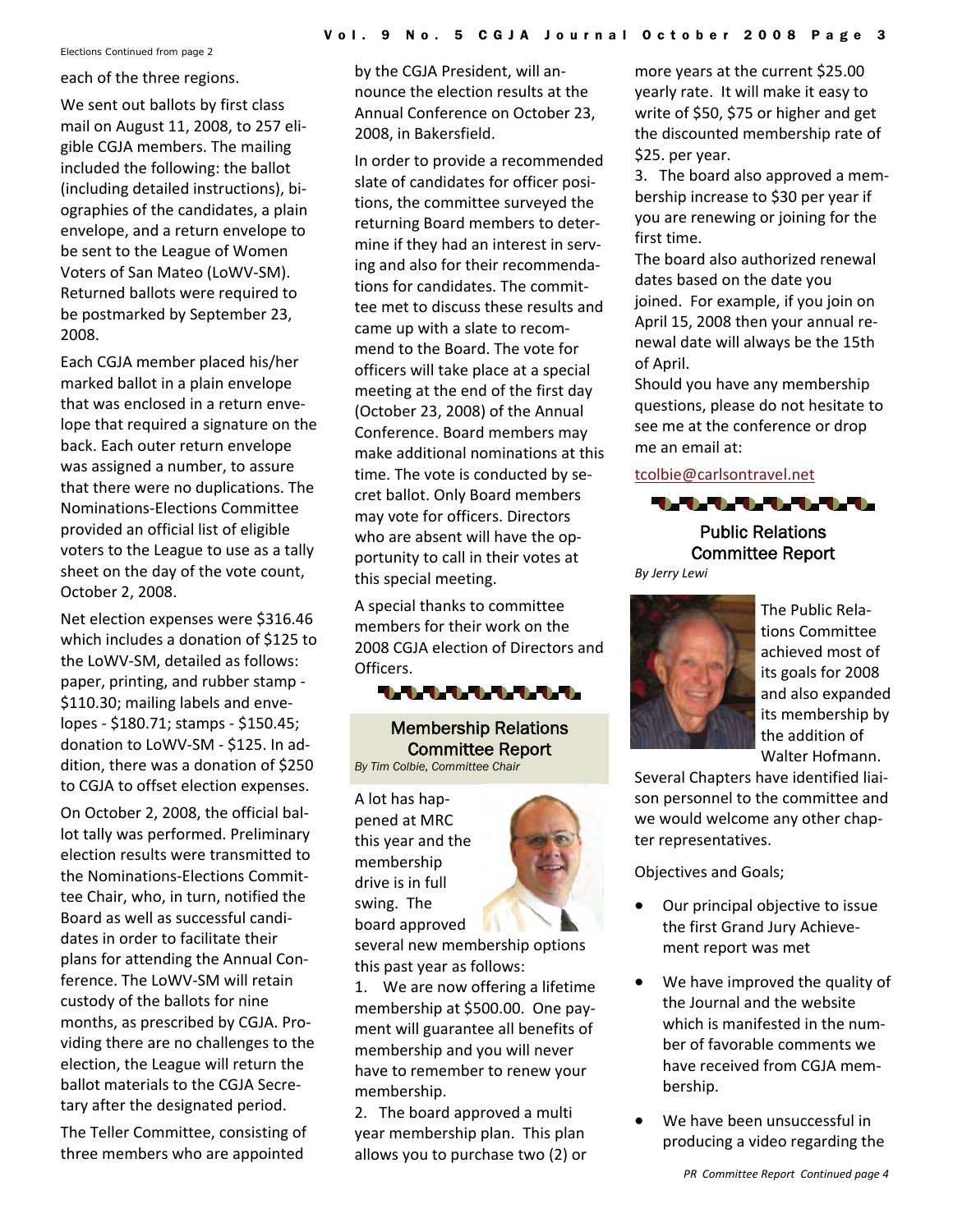#### Vol. 9 No 5 CGJA Journal October 2008 Page 4

#### *PR Committee Continued from page 3*

grand jury system, but have identified and publicized a num‐ ber of individual county videos that serve much the same pur‐ pose. Further progress on this objective is dependent on iden‐ tifying a source of funding.

- We have made progress on promoting and offering Osher Life‐ long Learning Institute presenta‐ tions. One more was made this year at California State Univer‐ sity Fullerton and several more are promising candidates.
- We have prepared several press releases for other committees in accordance with established practice.

*PR Report continued on page 9* accuracy starting to require to the to

#### Operations Committee Report

*By Serena Bardell, Chair* 

Operations (Ops) continues to move forward through its GRIP arm with its efforts to index all 58 counties' grand jury reports, a project of great magnitude and even greater import to all who value the grand jury sys‐ tem. Linda Baker's work on this is commendable, as is Jerry Lewi's support. To reach Linda, please email her at bak‐ er1@q.com

The Excellence in Reporting sub‐ committee, under the excellent leadership of chair Orley Ryals, worked diligently to apply the me‐ ticulous standards required of it to the media and jury reports submit‐ ted for consideration and reached conclusions on

both, to be announced, as always, at the Annual Con‐ ference in Bakersfield.

Efforts to coordinate next year's Annual Conference are also underway, with the generous cooperation of this

publication's editor and CGJA PR Chair, Jerry Lewi.

Ops welcomes those interested in participating in its various projects to contact chair Serena Bardell (contact info listed under commit‐ tee chairs) or to seek her out at the

## TRAINING COMMITTEE SUMMARY OF TRAINING 2008

#### *By Lew Avera Committee Chair*

#### **2008 TRAINING PROGRAM PARTICIPATION AND ATTENDANCE:**

This year's training program exceeded all previous years in terms of number of attendees and number of locations as shown on page 6. In making the comparisons to prior years there were programs/locations provided in prior years and not provided in 2008, and programs provided in 2008 which had not been offered in prior years. The special summary line provides the information needed to compare total numbers for the years 2004-2008. We were especially pleased to welcome jurors from El Dorado, San Mateo and Alpine Counties for the first time. See separate story regarding our experience in Alpine.

#### **COMMENTS/OBSERVATIONS RE THE 2008 TRAINING PROGRAM:**

**Growth:** While there are small shifts among the various sites and programs, overall the training has increased each year. This is especially encouraging during these economic times with budget cuts.

**Additional Programs:** 2008 has seen the addition of a Foreperson workshop in Redding and the scheduling of two Report Writing workshops in October and November. Both of these were done based upon the success of these programs in 2007 and the Training Committee's belief that there is demand for these programs.

**Course Evaluations:** Participants in all programs are asked to provide an evaluation of the program. These evaluations over the years have provided the opportunity to continually improve the programs as well as the skills of the trainers. The large majority of evaluations for this year's programs were very favorable. It is clear that our programs provide a much needed resource for grand juries around the state.

In some cases, while extremely helpful, the amount and complexity of material tends to overwhelm new grand jurors. Many grand jurors attending for a second time indicate that the material, rather than being boring the second time around, is even more helpful because they now understand many of the unique nuances to grand jury work.

**Program and Instructor Development:** In order to continue to improve the programs and the skills of the instructors it is important to devote time to this in the off season. For the past two years we have been able to assemble all instructors for a development workshop. This was a one-day workshop in 2007. We were able to expand this to two days in the spring of 2008 and provided the opportunity for each instructor to deliver a program and receive feedback from the instructor group. It also provided a unique opportunity for each instructor to hear and view the entire five course program. This will be a major part of our development program for 2009.

**Volunteer Support:** One of the major factors contributing to the success of our programs is the volunteer support at each program and location. Without this support we would not be able to conduct the training. This support includes setting up the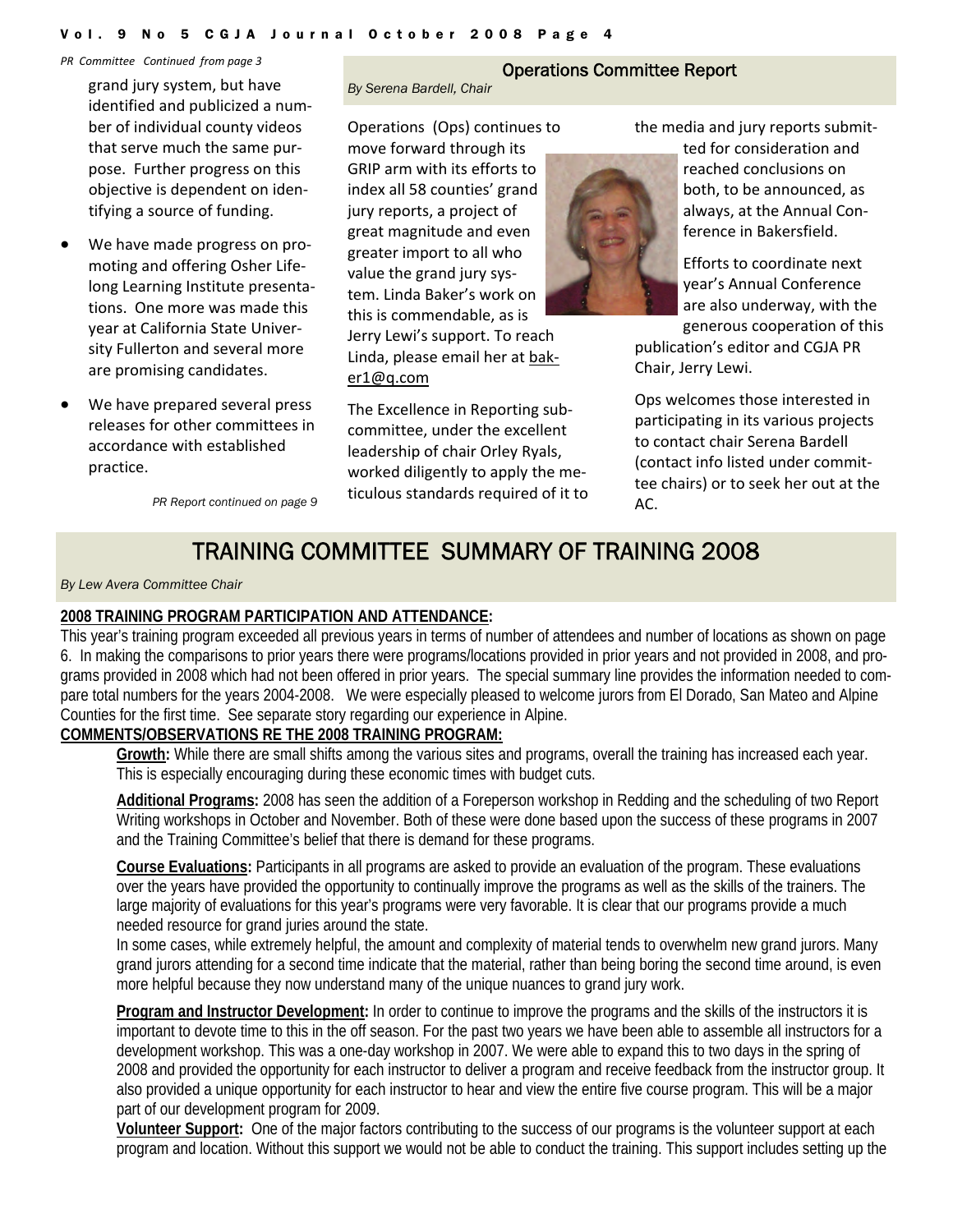facilities, conducting registration and sign in at the site, acting as timers in the various sessions, handling CGJA promotional materials, and answering questions regarding the many opportunities for service in CGJA. We are greatly indebted to these volunteers for making our program a success.

**TRAINING PROGRAM OVERVIEW:** The CGJA annual training program is organized into a series of workshops generally structured around a group of five core courses, with selected electives available at most of the locations. In addition, there is a special one-day program just for forepersons and forepersons pro tem. Workshop structures are as follows with a description of the five core courses to follow.

**Regional Training Seminars:** These are the mainstream workshops delivered in five cities located central to their regions and drawing participants from surrounding or proximate counties. They contain the five core courses and electives as follows and account for the majority of grand jurors trained:

Grand Juries and the Law Grand Jury Investigations Grand Jury Interviewing Writing Final Reports Grand Jury Continuity Electives

**On-site Seminars:** These are special one or two-day programs conducted for a specific county or group of counties delivered at the county location rather than having the grand jurors travel to a different location. The programs are organized around the five core subjects of the regional programs and include electives when appropriate.

**Foreperson and Pro Tem Workshops:** These are three specialized workshops structured to meet the unique needs of those in the leadership positions. They are focused on four areas of content:

Grand Jury Law for Forepersons Requirements for an Effective Grand Jury Requirements for an Effective Foreperson Conflict Resolution

**Report Writing Workshops:** There are two offered in the 2008 training program. They are full one-day programs and represent an expanded version of the core Report Writing curriculum. In addition, they provide the opportunity for greatly expanded practical applications to include reviewing sample reports and working with their own real-time draft reports.

**SUMMARY OF CORE COURSES:** The program content is designed specifically for new grand jurors to provide them with the tools and necessary additional knowledge to perform their basic civil oversight functions. They are designed to complement local programs and orientation provided by the individual counties. Attendees at the larger regional programs receive the training in groups of 25-35.

**Grand Juries and the Law:** Designed to acquaint grand jurors with the structure of the law and how it relates to the grand jury and the agencies that they will investigate.

**Grand Jury Investigations:** Includes general investigative techniques and specific investigative requirements and limitations of grand jury work.

**Grand Jury Interviewing:** Includes general interviewing techniques with emphasis on developing and using effective questions for information gathering.

**Writing Final Reports:** Provides the organization, process, scheduling, and tips for writing meaningful and effective investigative reports.

**Grand Jury Continuity:** Provides historical perspectives of grand juries as well as the role of the current grand jury in ensuring effectiveness of grand juries from year to year.

**ELECTIVE PROGRAMS:** following are the elective programs which were offered during the 2008 training year. These were offered at different locations, depending upon local interest and availability of speakers.

- Local Agency Formation Commissions
- Jail Inspections
- **Special Districts**
- Local Government Organization
- **Group Process**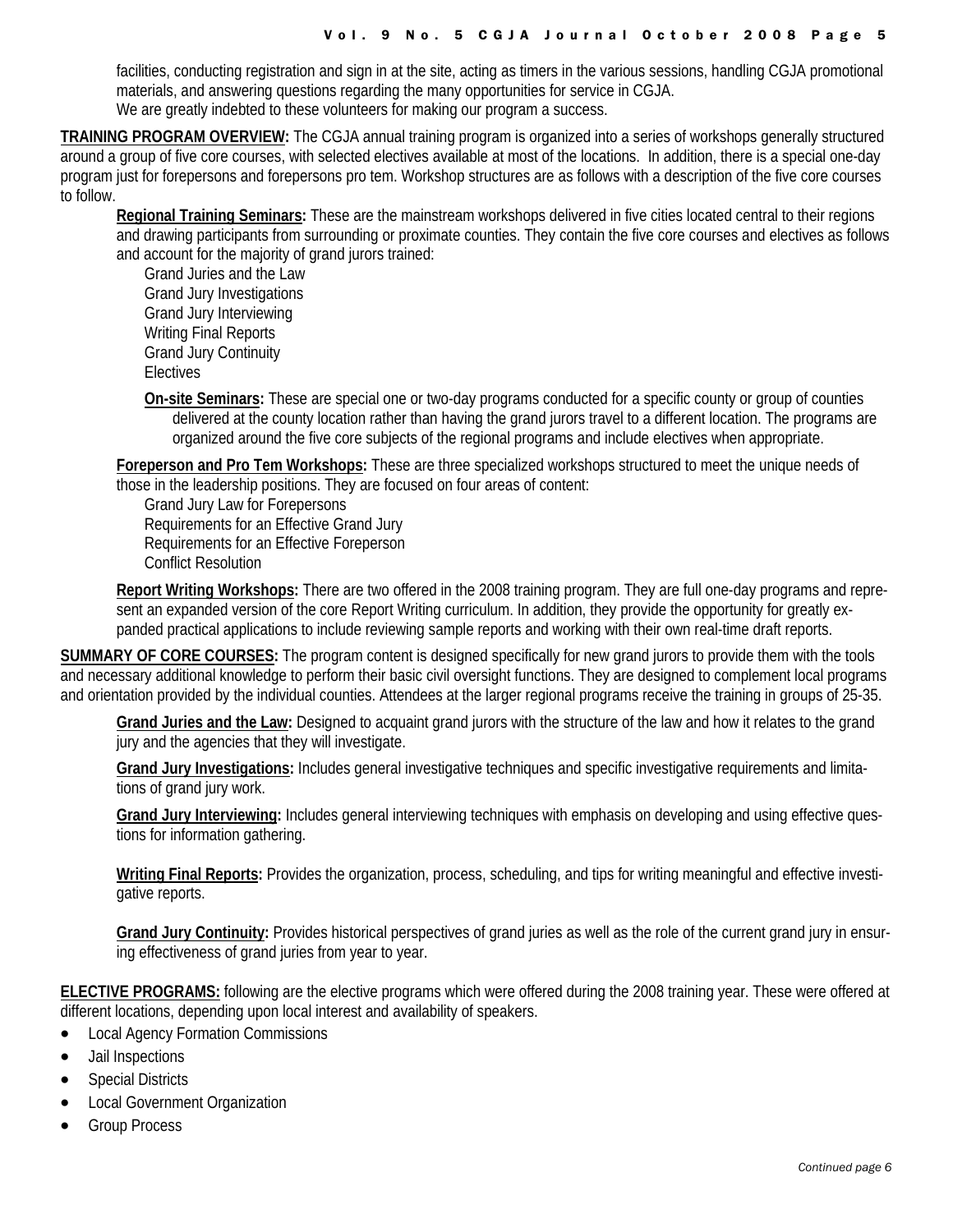#### Vol. 9 No 5 CGJA Journal October 2008 Page 6

| <b>Grand Juries</b>                  | <b>Grand Jury</b>             | <b>Grand Jury</b>    | Report                   | Continuity and           | Group          | Foreperson |
|--------------------------------------|-------------------------------|----------------------|--------------------------|--------------------------|----------------|------------|
| Continued from page 5<br>and the Law | Investigations                | Interviewing         | Writing                  | Independence             | <b>Process</b> | Workshop   |
|                                      |                               |                      |                          |                          |                |            |
| *Lew Avera                           | Marsha Caranci                | Marsha Caranci       | <b>Bette Flick</b>       | <b>Ted Freeman</b>       | Lew Avera      | Lew Avera  |
| Jr.                                  | Shasta County                 | Shasta County        | Orange County            | Marin County             | Jr.            | Jr.        |
| Orange                               | <b>Sherry Chesny</b>          | **Sherry Chesny      | **Bob Geiss              | <b>Bob Klamt</b>         | Orange         | Orange     |
| County                               | Placer County                 | <b>Placer County</b> | Orange County            | Orange County            | County         | County     |
| <b>CALIFORNIA</b>                    | <b>Bob Geiss</b>              | Judi Lazenby         | Jerry Lewi               | **Jerry Lewi             |                |            |
| <b>GRAND JURORS'</b>                 | Orange County                 | Santa Cruz County    | Ventura County           | Ventura County           |                |            |
| <b>ASSOCIATION</b>                   | Dianne                        | <b>Ron Miguel</b>    | Catherine                |                          |                |            |
|                                      | <b>Hoffman</b>                | San Francisco        | <b>McKown</b>            |                          |                |            |
| <b>TRAINING STAFF</b>                | Orange County                 | County               | Marin County             |                          |                |            |
|                                      | Duane Mason                   | John Sitton          |                          |                          |                |            |
| 2008                                 | Shasta County<br>**Ron Miquel | San Benito County    |                          |                          |                |            |
|                                      | San Francisco                 |                      |                          |                          |                |            |
|                                      | County                        |                      |                          |                          |                |            |
| * Committee                          | <b>Thomas Staple</b>          |                      |                          |                          |                |            |
| Chair                                | Orange County                 |                      |                          |                          |                |            |
|                                      | **Lead Instructor             | **Lead Instructor    | <i>**Lead Instructor</i> | <i>**Lead Instructor</i> |                |            |

#### 

|                    |                                                   | 2008          |                 |                  |                 | <b>Number of Attendees</b> |                  |                  |                                         |
|--------------------|---------------------------------------------------|---------------|-----------------|------------------|-----------------|----------------------------|------------------|------------------|-----------------------------------------|
| Location           | Program                                           | <b>Dates</b>  | Counties        | 2008             | 2007            | 2006                       | 2005             | 2004             |                                         |
| <b>Salinas</b>     | Monterey                                          | Jan 9-10      | 1               | $\overline{19}$  |                 |                            |                  |                  |                                         |
| Fullerton          | Regional                                          | Jul 14-15     | $\overline{7}$  | $\overline{72}$  | 76              | 62                         |                  |                  |                                         |
| Stockton           | San Joaquin                                       | Jul 17-18     | $\mathbf{1}$    | $\overline{19}$  | $\overline{19}$ | 19                         |                  |                  | <b>CALIFORNIA</b>                       |
| Sacramento         | Foreperson                                        | <b>Jul 20</b> | $\overline{15}$ | $\overline{25}$  | 33              | $\overline{26}$            | 46               |                  | <b>GRAND</b>                            |
| Sacramento         | Regional                                          | Jul 21-22     | 19              | 184              | 171             | 158                        | $\overline{192}$ | 200              | <b>JURORS'</b>                          |
| Redding            | Foreperson                                        | Jul 23        | 9               | $\overline{11}$  |                 |                            |                  |                  | <b>ASSOCIATION</b>                      |
| Redding            | Regional                                          | Jul 24-25     | $\overline{11}$ | $\overline{111}$ | 114             | $\overline{111}$           | 95               | 69               | <b>TRAINING</b>                         |
| Concord            | Foreperson                                        | <b>Jul 27</b> | 16              | 24               | 19              | 18                         |                  |                  | <b>PROGRAM</b><br><b>ATTENDANCE</b>     |
| Concord            | Regional                                          | Jul 28-29     | $\overline{19}$ | 141              | 146             | 114                        | 109              | 133              | 2004                                    |
| Visalia            | Regional                                          | Jul 31-Aug    | 9               | 116              | 109             | 94                         | 74               | 61               | <b>To</b>                               |
| Merced             | <b>Merced County</b>                              | Aug $2$       | $\overline{1}$  | $\overline{19}$  |                 | 17                         | 6                | 19               | 2008*                                   |
| San Andreas        | Tuolumne,<br>Amador,<br>Calaveras                 | Aug 4-5       | $\overline{3}$  | 71               | 63              | 70                         | 53               |                  |                                         |
| Markleeville       | <b>Alpine County</b>                              | Aug 6-7       | $\overline{1}$  | $\overline{11}$  |                 |                            |                  |                  |                                         |
| Ventura            | Ventura                                           | Aug 19        | $\mathbf{1}$    | 19               | $\overline{19}$ |                            |                  |                  |                                         |
| Bakersfield        | <b>Report Writing</b>                             | Oct 25        |                 |                  |                 |                            |                  |                  | *Includes January<br>-September. Does   |
| Sacramento         | <b>Report Writing</b>                             | Nov 14        |                 |                  | 48              |                            |                  |                  | not include report<br>writing workshops |
| Total              |                                                   |               | $\overline{50}$ | 842              | 817             | 689                        | 575              | 482              | in October and<br>November.             |
|                    | Additional sites in 2004 & 2005, not held in 2008 |               |                 |                  |                 |                            | 61               | 40               |                                         |
| <b>Grand Total</b> |                                                   |               | $\overline{50}$ | 842              | 817             | 689                        | 636              | $\overline{522}$ |                                         |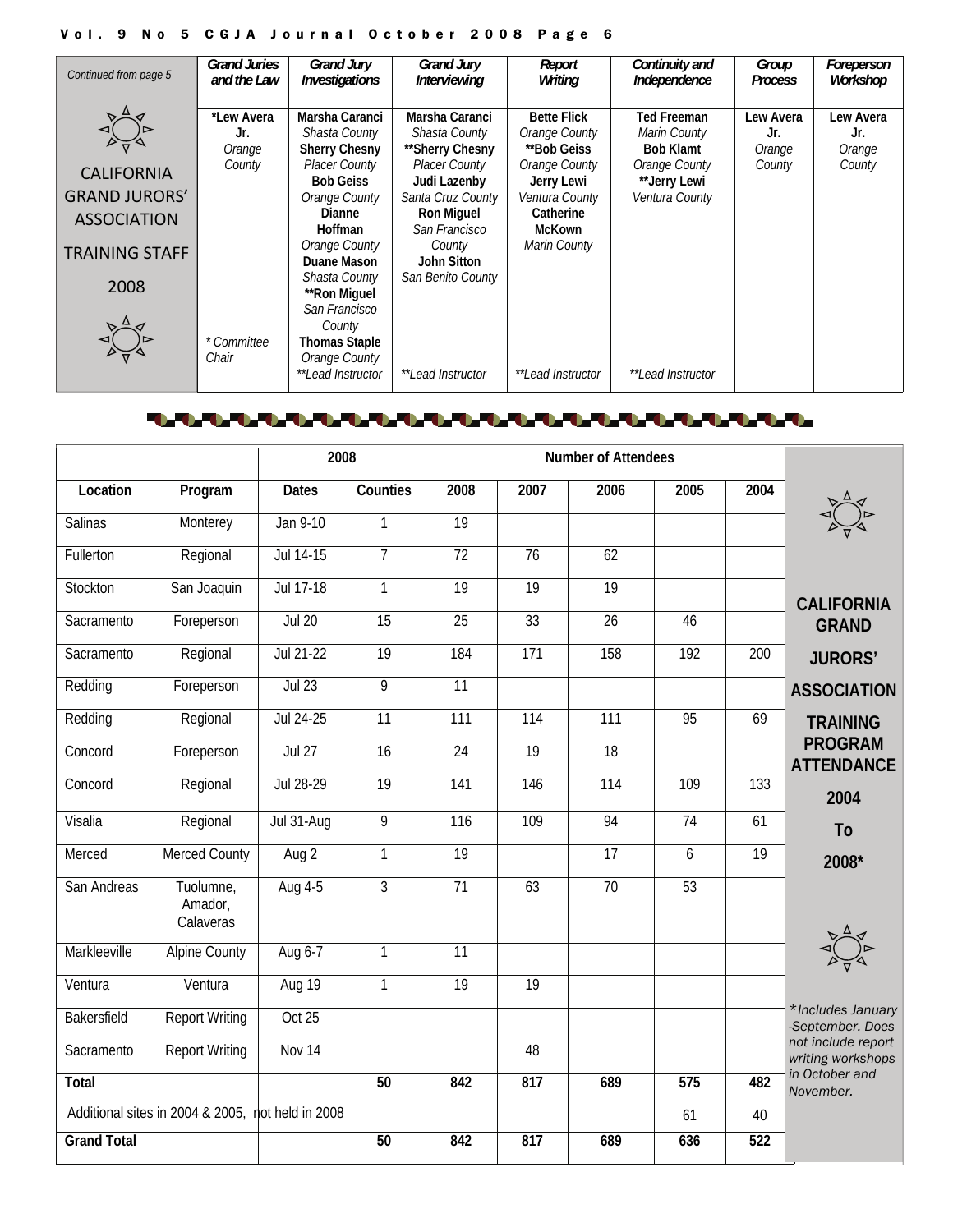#### **San Luis Obispo Chapter**

*By Sandra Parker, Vice-.President* 

#### **FOREVER A LEARNING PROCESS**

The San Luis Obispo chapter hosted the 'newly former' 2007/08

Grand Jury at their August luncheon.

It is always motivating to be informed as to some of the methods of operation, trials and tribulations of each G.J. experience. A few notewor‐ thy observations from the meeting:

When first interviewed, most felt the judges were fairly well informed as to the grand jury function.

Inquiry should be made as to an ap‐ plicant's computer literacy. Al‐ though not required, a modicum of familiarity certainly would make the path to research and report writing much easier.

#### **Regarding CGJA training:**

The entire grand jury and three al‐ ternates attended the state training.

Both the foreperson and pro temp attended the state session on Fore‐ person Training.

#### **Local training:**

Held two roundtables to acquaint the Grand Jury with mechanics and organization of local government entities; one with Mayors and City Managers and the other with the General Managers of community service districts.

Topics which should be given more attention in the CGJA training pro‐ gram:

Detailed information on the legal process and mechanics of obtaining a subpoena.

How to overcome conflict of interest between County Counsel, D.A. and Grand Jury's needs.

Include more 'generic' information on the structure of cities, counties, and special districts, or at least a format for each GJ to hold a simi‐ lar roundtable in their county.

> Some ideas on how to "attack" an investigation nuts & bolts suggestions.

Areas in which our organiza‐ tion ( as well as CJGA) could further contribute to the Grand Jury process:

General education of the public is paramount and should be aggres‐ sively ongoing.

**Continuity:** Develop a format for follow-up on prior reports, particularly those which had a commitment from the responding agency. Perhaps initiate a year down the road, to ensure that recommenda‐ tions were implemented. If not, alert the then sitting GJ of the dis‐ crepancy and publicize the informa‐ tion. Need to hold agencies' feet to the fire.

At the meeting, the Chapter had hard copies of last year's Grand Jury Final Report for members. Also, copies of the CGJA member‐ ship application as well as informa‐ tion regarding the October confer‐ ence were presented.

#### Marin County Chapter

*By Catherine McKown, Chapter President* 

The MC‐CGJA orientation and train‐ ing of the 2008‐09 Marin Grand Jury took place on July 8‐10,and 15‐ 17. All 19 jury members attended, as well as most of the alternates. The six days were a combination of informative presentations by for‐ mer jurors and encounters with government officials from around the County.

It went smoothly; the jurors met

and asked questions of the movers/ shakers in Marin, including: the Pre‐ siding Judge, the County Counsel, the County Administrator, the D.A., the Public Defender, the Sheriff, the President of the Board of Supervi‐ sors, and other County department heads. There was a particularly rivet‐ ing report from the County Coroner. The new jury also heard from the Marin County Superintendent of Schools as well as Ted Freeman (the Mayor of San Anselmo who is a CGJA member and trainer) and political pundit Dick Spotswood.

Past President Betty Mattea and the Orientation & Training Committee planned the event; many chapter members were presenters, includ‐ ing: Irwin Taranto (Emcee and or‐ ganization of the program); Karin Hern (GJ Law as well as Continuity); Betty Mattea and Catherine McKown (Organization and Re‐ sources); Marty Miller (Investigations, Topics, Complaints); Connie Kloh (Report Writing); Patrick Layne (Continuity); Roberta Robin‐ son and Jan Gross (Interviewing); and a panel of former jurors led by (outgoing Foreperson) Roberta Rob‐ inson, including Ken Howard, Anya Shandler, Ziad Hamdon, and Rick White. A fun welcome reception for the new jury and alternates, con‐ cluded the six days of orientation and training.

#### **Humboldt Chapter**

*By Keath North, President* 



In early July, the Humboldt County Chapter conducted three fourhour training sessions for the incoming 2008- 2009 Grand Jury of Humboldt County. The

sessions were organized by veteran grand juror and former foreperson, Allan Edwards, along with his able assistant, Diane Lehman. Several local Chapter members were present to provide refreshments for

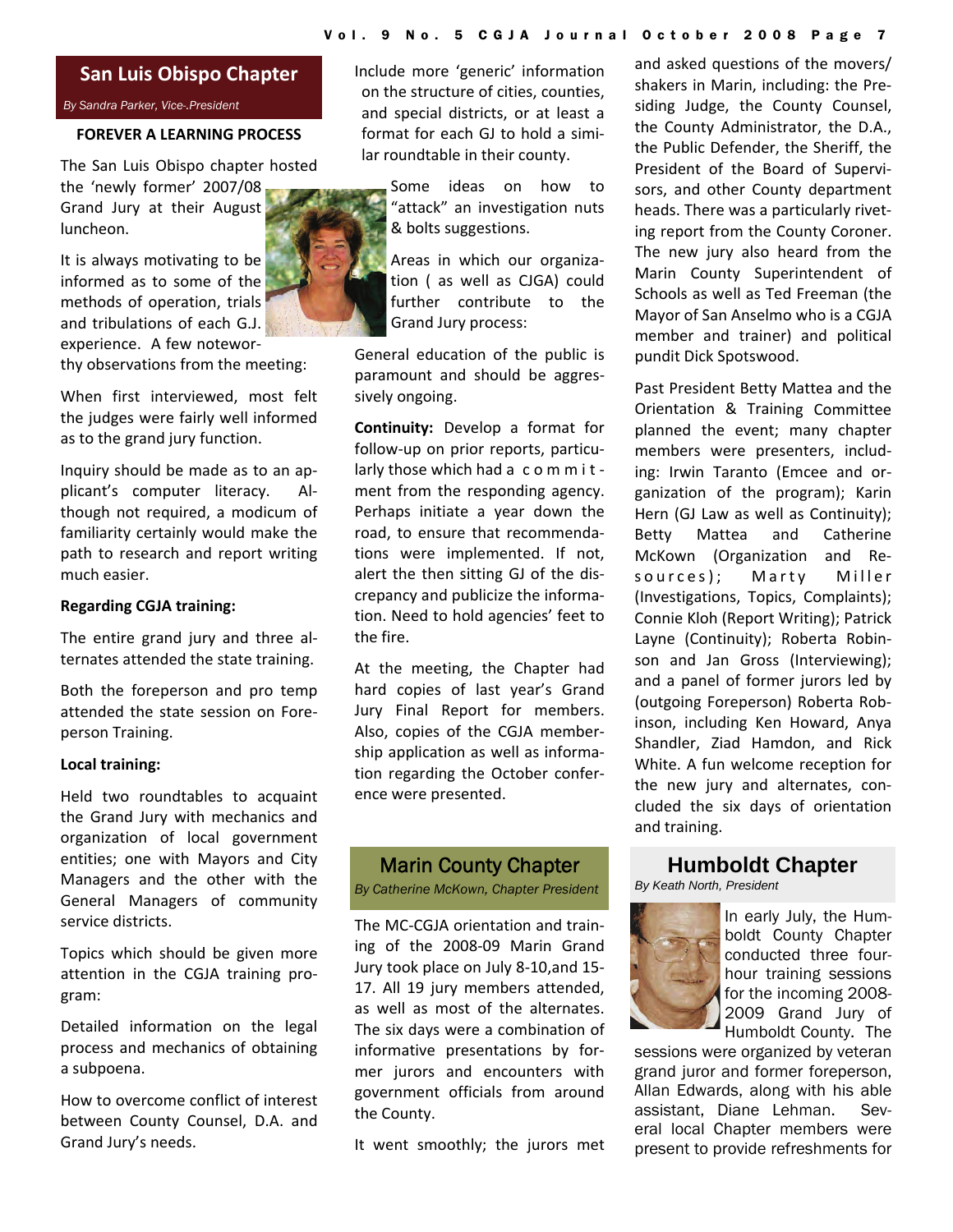*By Ivor Thomas Treasurer* 

#### Summary of Board Actions

*By Joann Landi, Secretary* 



**8/26/08 Board Action Summary** Ratified re‐

vival of three‐ member In‐ vestigative Committee of

the Board to act on behalf of Board in litigation matter

Approved listing Independent Former Grand Juror Associations on our website and in the Jour‐ nal subject to Associations' con‐ sent

Approved alternative plan for producing a 2009 Annual Con‐ ference

Approved Letter of Interest to be submitted annually by Com‐ mittee Chairs

Approved proposal by Opera‐ tions and Public Relations for joint effort to revive GRIP

#### **9/23/08 Board Action Summary**

Ratified recipients of 2008 An‐ gelo Rolando Memorial Award and Excellent in Reporting Awards

Amended Bylaw Article 9 chang‐ ing function and name of the Executive Committee



#### *PR Committee Continued from page 4*

We are always looking for more way to increase public awareness of the California Grand Jury sys‐ tem. Most public relations func‐ tions see their job to promote their organizations. We seek to promote the California Grand Jury system first, and CGJA as a secondary objective.

#### **Finance Committee Report**

CGJA is experiencing both record financial growth and unprecedented expenses in its operations; we began the year budgeting \$88,000 in income and expense, an approximate 15 percent increase from 2007. My current projections are that CGJA will exceed \$100,000 in income this year and that current expenses will only allow for a small surplus. CGJA operates on a cash based accounting system, so outstanding invoices and future expenses are not shown in the current Treasury reports.

It is very common for invoices for summer training seminars to still be outstanding into September and even early October; at the time of this writing, there are \$9,367 in outstanding invoices and Annual Conference registration and Report Writing Workshop registrations are in full swing. Additionally, the Treasury reports do not show expenses that will be incurred for the annual conference, which we intend to be a break even proposition, or the expenses for the upcoming workshops. The board also recently authorized up to \$20,000 in legal expenses that were not anticipated in the 2008 budget but could be incurred, if needed, without a net loss.

Our primary goal in the Finance committee this year has been to improve the use of our accounting software, to cross train and document procedures, and to further refine a system of accounting controls while dividing the duties of accounts receivables and accounts payable. We have greatly improved our systems, but like most progress, we have succeeded in identifying more complex procedural issues for which we must refine solutions to sustain growth and prosperity for the long term.

| Total<br><b>ASSETS</b><br>Income<br><b>Current Assets</b><br><b>Administration Income</b><br><b>Bank Accounts</b><br><b>Finance Committee Income</b><br>40,578.60<br><b>General Fund</b><br><b>Membership Committee Income</b><br>21,583.30<br><b>Restricted funds</b><br><b>Annual Conference Income</b><br>\$<br>62,751.90<br><b>Total Bank Accounts</b><br><b>Publications and Merchandise</b><br><b>Fixed Assets</b><br>3,912.95<br><b>Training Income</b><br><b>Property and Equipment</b> | <b>Profit and Loss-YTD 2008</b> |
|-------------------------------------------------------------------------------------------------------------------------------------------------------------------------------------------------------------------------------------------------------------------------------------------------------------------------------------------------------------------------------------------------------------------------------------------------------------------------------------------------|---------------------------------|
|                                                                                                                                                                                                                                                                                                                                                                                                                                                                                                 |                                 |
|                                                                                                                                                                                                                                                                                                                                                                                                                                                                                                 |                                 |
|                                                                                                                                                                                                                                                                                                                                                                                                                                                                                                 |                                 |
|                                                                                                                                                                                                                                                                                                                                                                                                                                                                                                 |                                 |
|                                                                                                                                                                                                                                                                                                                                                                                                                                                                                                 |                                 |
|                                                                                                                                                                                                                                                                                                                                                                                                                                                                                                 |                                 |
|                                                                                                                                                                                                                                                                                                                                                                                                                                                                                                 |                                 |
|                                                                                                                                                                                                                                                                                                                                                                                                                                                                                                 |                                 |
|                                                                                                                                                                                                                                                                                                                                                                                                                                                                                                 |                                 |
| \$<br><b>Total Fixed Assets</b><br>3,912.95<br><b>Total Income</b>                                                                                                                                                                                                                                                                                                                                                                                                                              |                                 |
| \$<br><b>TOTAL ASSETS</b><br>66,664.85<br><b>Expenses</b>                                                                                                                                                                                                                                                                                                                                                                                                                                       |                                 |
| <b>LIABILITIES AND EQUITY</b><br><b>Adminstration</b>                                                                                                                                                                                                                                                                                                                                                                                                                                           |                                 |
| Liabilities<br><b>Finance Committee Expenses</b>                                                                                                                                                                                                                                                                                                                                                                                                                                                |                                 |
| 818.73<br>Total Credit Cards                                                                                                                                                                                                                                                                                                                                                                                                                                                                    |                                 |
| <b>Membership Committee Expens</b><br>\$<br><b>Total Liabilities</b><br>818.73                                                                                                                                                                                                                                                                                                                                                                                                                  |                                 |
| <b>Annual Conference Expenses</b><br>Equity                                                                                                                                                                                                                                                                                                                                                                                                                                                     |                                 |
| <b>Publications and Merchandise E</b><br>45,882.12<br><b>Retained Earnings</b>                                                                                                                                                                                                                                                                                                                                                                                                                  |                                 |
| <b>Public Relations Committee</b><br>19,793.90<br>Net Income                                                                                                                                                                                                                                                                                                                                                                                                                                    |                                 |
| <b>Total Equity</b><br>\$<br>65,676.02<br><b>Training Com.</b>                                                                                                                                                                                                                                                                                                                                                                                                                                  |                                 |
| TOTAL LIABILITIES AND EQUITY\$<br>66,494.75<br><b>Total Expenses</b>                                                                                                                                                                                                                                                                                                                                                                                                                            |                                 |

| Profit and Loss-YTD 2008                   |                 |
|--------------------------------------------|-----------------|
|                                            | Total           |
| Income                                     |                 |
| <b>Administration Income</b>               | 795.67          |
| <b>Finance Committee Income</b>            | 1,366.99        |
| <b>Membership Committee Income</b>         | 10,920.00       |
| <b>Annual Conference Income</b>            | 6,245.00        |
| <b>Publications and Merchandise</b>        | 2,517.04        |
| <b>Training Income</b>                     | 63,017.65       |
| <b>Total Income</b>                        | \$<br>84,862.35 |
| <b>Expenses</b>                            |                 |
| <b>Adminstration</b>                       | 2,540.53        |
| <b>Finance Committee Expenses</b>          | 1,485.07        |
| <b>Membership Committee Expenses</b>       | 353.51          |
| <b>Annual Conference Expenses</b>          | 169.05          |
| <b>Publications and Merchandise Expens</b> | 978.60          |
| <b>Public Relations Committee</b>          | 2,380.91        |
| <b>Training Com.</b>                       | 57,160.78       |
| <b>Total Expenses</b>                      | \$<br>65,068.45 |
| Net Operating Income                       | \$<br>19.793.90 |

Alpine County continued from page 9

afternoon after completing the Tri-County training in San Andreas, Calaveras County. The team found a jury with a very good demographic balance and eager to learn. Their questions were good and we believe we helped them get off to a good running start. We have received some good follow-up questions that tells us they are eager to do a good job.

We were pleased to be invited to Alpine County to present our CGJA Training Seminar to their new jury. We conclude that regardless of their small size and somewhat unique circumstances, their reports and investigations echo many of the same themes as all other counties. This validates the concept that all counties must have a Grand Jury.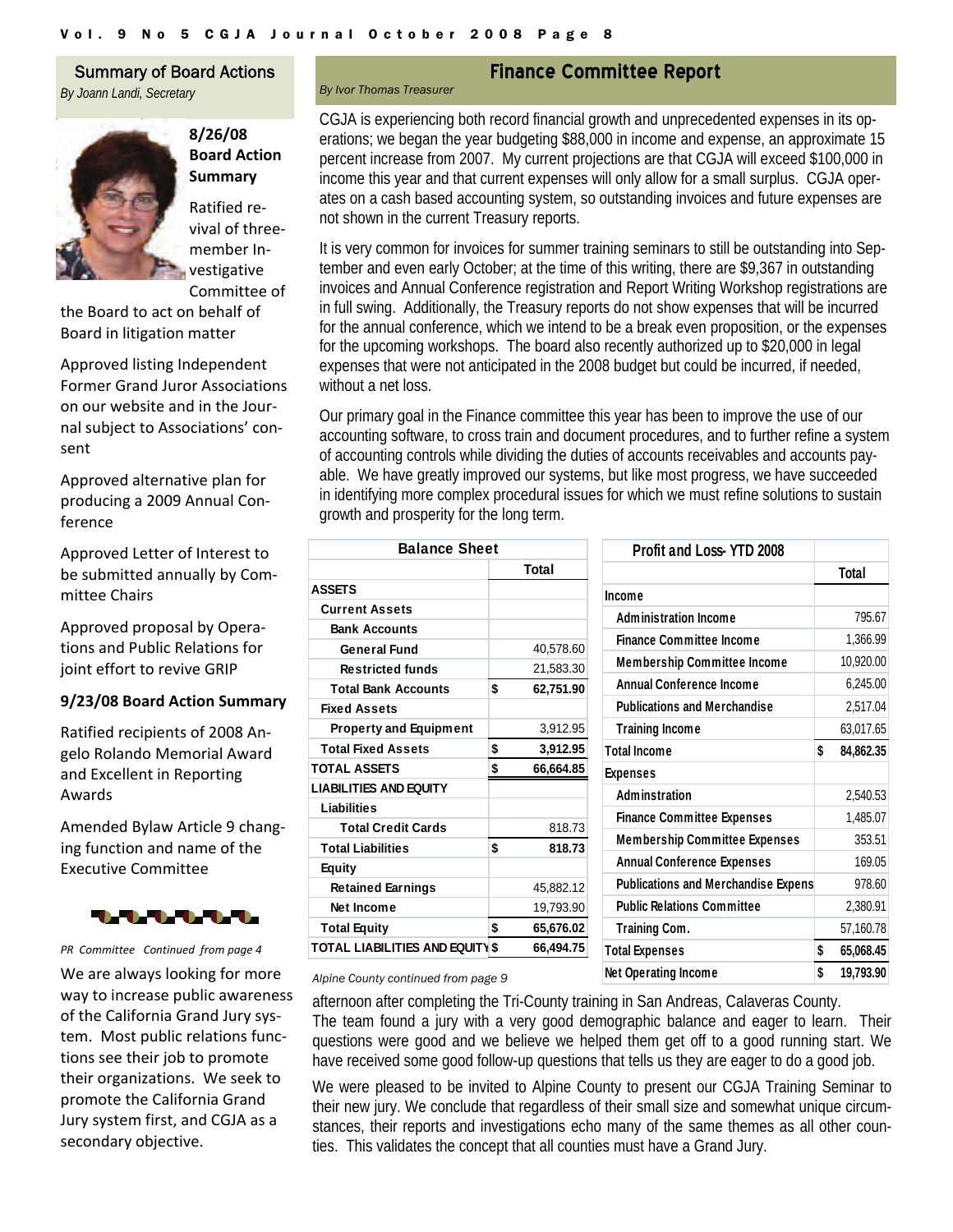*Humboldt County Continued from page 7* 

the group, and lend their support to the effort.

The curriculum was designed to accomplish two important goals: (1) to place the jurors at ease with the sense that they will be able to accomplish the daunting tasks before them, and (2) to give the jurors "actual practice" with the things they will be doing.

As this was the first time our twoyear-old Chapter has offered training, we were particularly interested in feedback from the participants. I'm happy to report, that in spite of some glitches we scored an average of 4 (on a 1 to 5 scale) on the evaluation sheets. Lessons learned have as much to do with venue as with the content of the instruction.





*Alpine County Court House Photo by Marsha Caranci*

For the first time in CGJA history, we have trained the Alpine County Grand Jury at their site in Markleeville, the county seat. This is history making and unique for a variety of reasons. First of all, we were invited by the newly appointed Presiding Judge Richard Specchio, who wanted to see that the Grand Jury there would make an impact. He sat in on the entire two-day session.

Alpine is the smallest county in California, total populations 1200. 97% of the land is owned by the U.S. Government Bureau of Land Management. There are no incorporated cities, although there is the Kirkwood Municipal Services District that actually is in three counties, mostly in Alpine. Downtown Markleville is about one and one-half blocks, population 200. The one hotel is comfortable, all twelve rooms, with no phones in the room and no cell phone service.

There is no jail in Alpine – they contract with neighboring El Dorado County, so the issue of jail inspection is moot. The local newspaper is in Gardnerville, Nevada which presents interesting coverage problems.

As a small county, Alpine is allowed an 11-person jury, which still gives them the highest ratio of jurors to county employees. Their County Counsel and District Attorney are part time, so Judge Specchio decreed he will be the jury's principal legal advisor. The jury meets monthly but even that is problematical as some jurors can't make it over the mountain during the winter due to road closures.

Many of these jurors moved to Alpine from elsewhere in the state to enjoy the beauty and small town environment. Three once lived in Ventura County, Jerry's home, and two came from Orange County, Lew's home.

*Continued on page 8*  The team of Lew Avera, Marsha Caranci and Jerry Lewi trudged up the mountain the

#### Shasta County Past Grand Jurors Association Year in Review

*By Marsha Caranci, President* 

The Shasta County Past Grand Jurors Association (SCPGJA) had a successful year in reaching our goals and achieving our purposes, which include increasing public awareness of the grand jury system within our community and encouraging citizens to apply for grand jury service.

Last spring we showed our promotional Power Point presentation to several local community groups, to a large crowd at a local Volunteers Fair, and to a group of prospective grand jurors at a community wide informational meeting which we sponsored. We also purchased an LCD projector to use for such presentations. We celebrated Grand Jury Awareness week by receiving a local proclamation from our Board of Supervisors and by hanging a street banner in downtown Redding.

Our efforts were successful in that Shasta County received a record number of applications for grand jury service in 2008. SCPGJA participated in the screening of the applications, as well as the interviewing process, and the result was the seating of a highly qualified group of jurors, along with about 10 alternates. SCPGJA also participated in the local orientation for the new jurors and alternates.

Our association was happy to again host the Redding CGJA Training Seminar in July and provided all the volunteers needed to make the seminar a success.

We have recently welcomed several new members to SCPGJA and we look forward to another successful year of promoting the grand jury system and Shasta County.

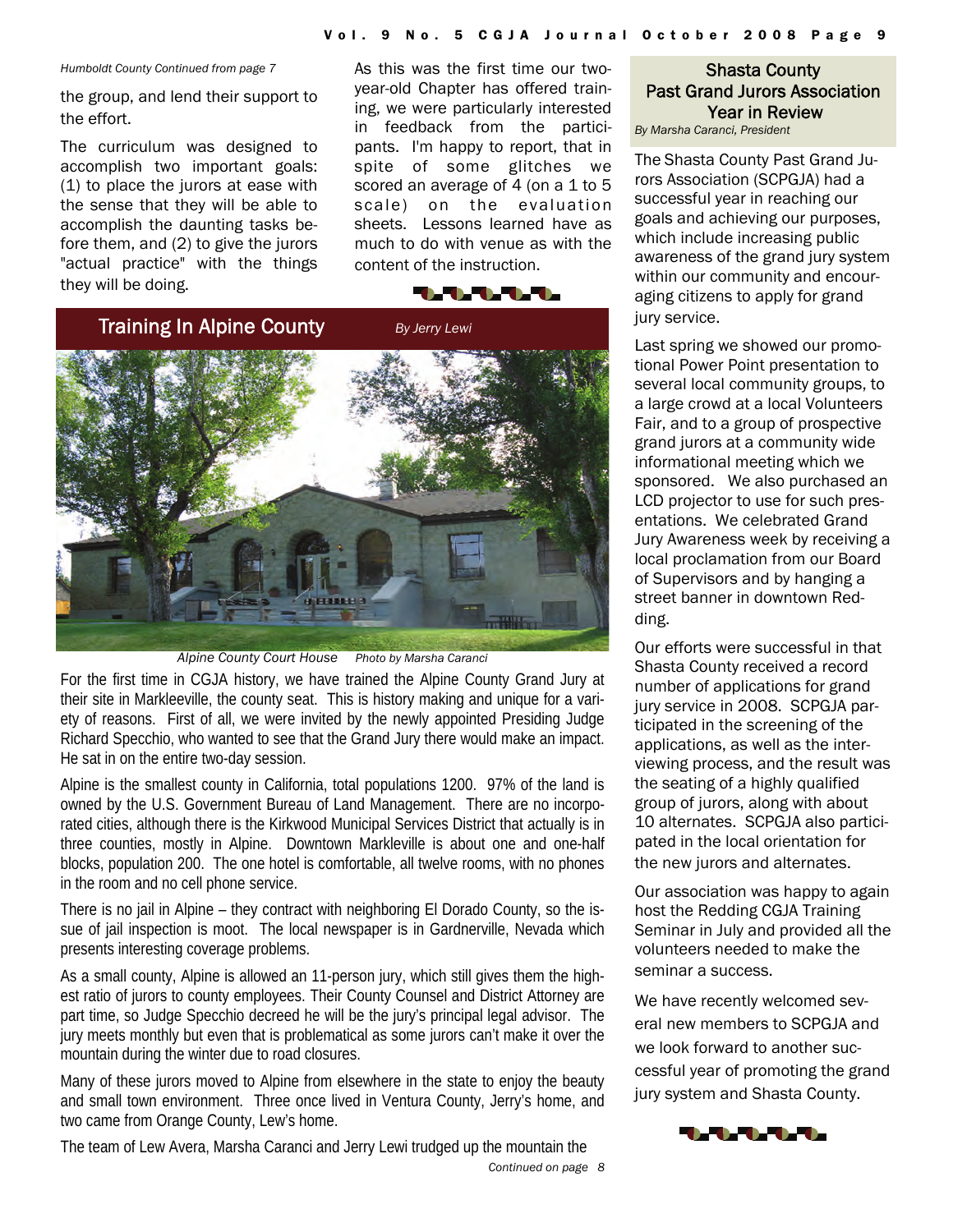### 2008 CGJA Annual Conference Schedule

| Thursday, October 23, 2008 |                                                                                                                          |  |  |  |  |  |
|----------------------------|--------------------------------------------------------------------------------------------------------------------------|--|--|--|--|--|
| 8:00 am                    | CGJA President convenes conference. Appoint Tellers recess to 1pm<br>9:00-1:00 pm Conference registration                |  |  |  |  |  |
|                            | 9:30-10:30 am "Meet Your Directors" and "Grand Jury forepersons get-together"                                            |  |  |  |  |  |
|                            | 9:30-11:00 am Recruiting video presentations                                                                             |  |  |  |  |  |
| 11:00-12:00                | No host lunch break                                                                                                      |  |  |  |  |  |
|                            |                                                                                                                          |  |  |  |  |  |
| 12:00-1:00                 | <b>Outdoor Activities</b><br>Pre-conference opening presentation including Lake Side School<br>District Steel Drum Band, |  |  |  |  |  |
|                            | Color Guard, Flag display, National Anthem and Pledge of Allegiance                                                      |  |  |  |  |  |
|                            |                                                                                                                          |  |  |  |  |  |
|                            | Conference moves indoors to general meeting room                                                                         |  |  |  |  |  |
| 1:00-2:00                  | Chair welcomes conferees, introduces CGJA President who                                                                  |  |  |  |  |  |
|                            | reconvenes the conference and greets all                                                                                 |  |  |  |  |  |
|                            | Welcome by local chapter President and theme announcement The                                                            |  |  |  |  |  |
|                            | Grand Jury System "Created by Our Forefathers, Preserved by Our                                                          |  |  |  |  |  |
|                            | Citizen; A Learning Experience You Will Never Forget"                                                                    |  |  |  |  |  |
|                            | City of Bakersfield and County of Kern welcoming                                                                         |  |  |  |  |  |
| 2:00-3:00                  | Open Forum: Questions from the floor relating to sitting grand juries                                                    |  |  |  |  |  |
| 3:00-3:55                  | Panel: "Educating/Working with Schools"                                                                                  |  |  |  |  |  |
| 3:55-5:15                  | Panel: "Civic Leadership: "Working with the Grand Jury"                                                                  |  |  |  |  |  |
| 5:15-5:30                  | Announcement of CGJA Director Election results                                                                           |  |  |  |  |  |
| 5:30-6:00                  | Special meeting of CGJA Directors to elect CGJA new officers                                                             |  |  |  |  |  |
|                            | *recruiting videos will be shown for attendees                                                                           |  |  |  |  |  |
| 6:00-6:45                  | No host refreshments, Silent Auction begins, music by students                                                           |  |  |  |  |  |
|                            | 6:45-7:30<br>Dinner, presentation of directors, officer election results, Angelo                                         |  |  |  |  |  |
|                            | Rolando Memorial Award presentation, music provided                                                                      |  |  |  |  |  |
| 7:30                       | <b>Silent Auction ends</b>                                                                                               |  |  |  |  |  |
| 7:35                       | Keynote address: Governor of California (not confirmed Sept. 01, 08)                                                     |  |  |  |  |  |
| Friday, October 24, 2008   |                                                                                                                          |  |  |  |  |  |
| 7:00-9:00 am               | Breakfast, recruiting video presentations, music provided                                                                |  |  |  |  |  |
| 7:30-8:45                  | Chapter/Association Pres. & Court Liaisons breakfast meeting                                                             |  |  |  |  |  |
| 9:00-10:20                 | Panel: "Final Report Response Follow-up"                                                                                 |  |  |  |  |  |
| 10:20-11:00                | Report to membership, questions answered regarding CGJA, review of Chapters/Assoc./CGJA com-                             |  |  |  |  |  |
|                            | mittees, and the announcement of next years Annual Conference dates/site                                                 |  |  |  |  |  |
| 11:00-Noon                 | Panel "Grand Jury Achievement Reports"                                                                                   |  |  |  |  |  |
| Noon-1:30                  | Lunch, music provided                                                                                                    |  |  |  |  |  |
| 1:30-2:00                  | Awards Ceremony: Excellence in Reporting presentations and introduction of the Angelo Rolando                            |  |  |  |  |  |
|                            | Award Winner.                                                                                                            |  |  |  |  |  |
| $2:00-2:50$                | Open forum: "Grand Jurors' Current Topics of Interest"                                                                   |  |  |  |  |  |
| 2:50-3:45                  | Open forum: "CGJA's efforts in assisting the counties with<br>recruiting and selecting new jurors"                       |  |  |  |  |  |
| 3:35                       | Adjournment of the California Grand Jurors' Association conference                                                       |  |  |  |  |  |
| 3:45                       | Tour of the Kern County Grand Jury office facilities and the courthouse lobby display highlighting                       |  |  |  |  |  |
|                            | the grand jury system.                                                                                                   |  |  |  |  |  |
|                            |                                                                                                                          |  |  |  |  |  |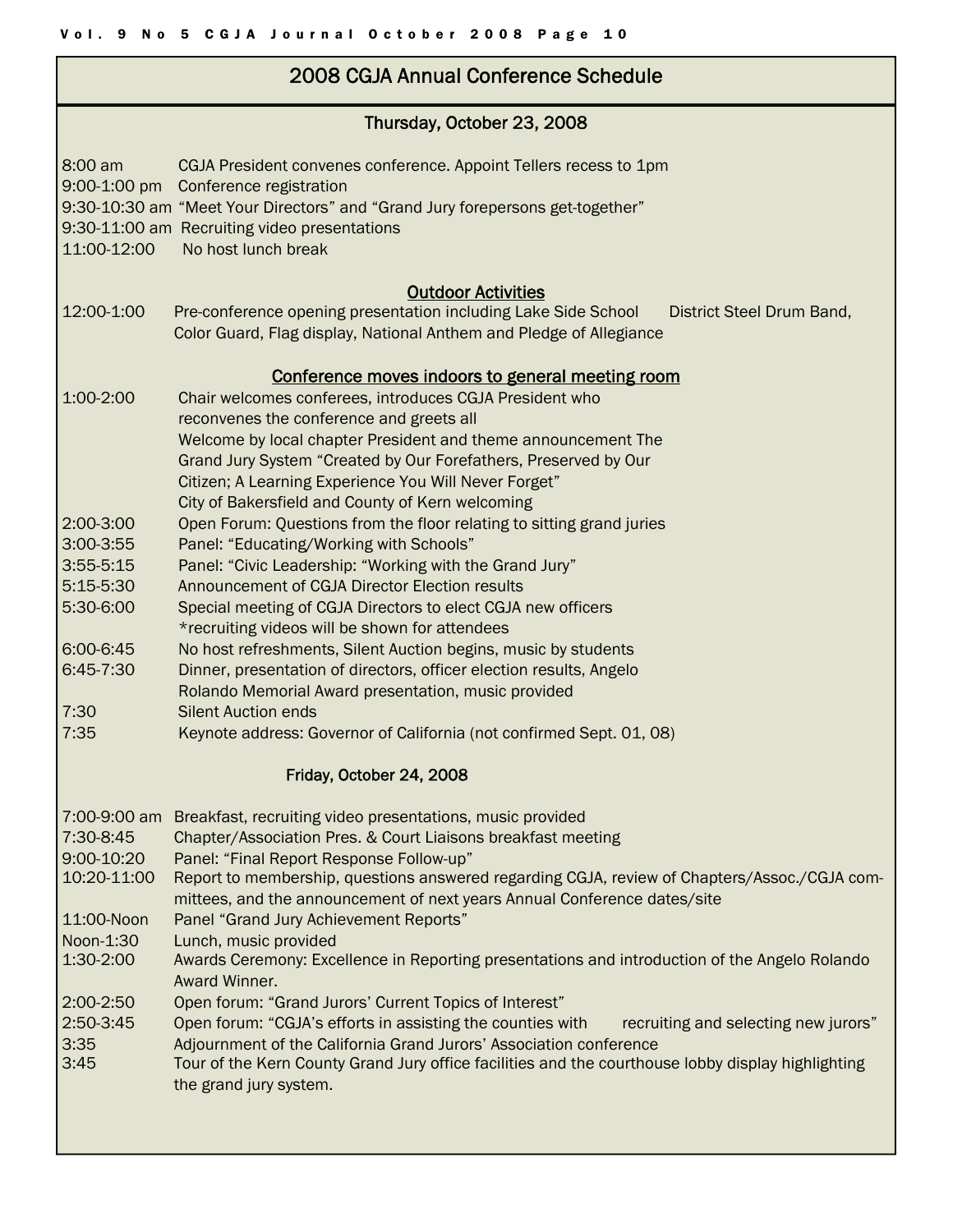#### Vol. 9 No. 5 CGJA Journal October 2008 Page 11

#### CGJA Officers

President **Judi Lazenby** 1961 Main Street #198 Watsonville, CA 95076 831-724-0790 judilazenby@aol.com

Vice President **Kathy Wylie** P.O. Box 309 Mendocino, CA 95460 707-937-4228 kathy@mcn.org

#### CGJA Directors and CGJA Chapters

#### *North*

**Sherry Chesny**, Placer [sherry.c@cebridge.net](mailto:sherry.c@cebridge.net)

**Tim Colbie**, Butte [tcolbie@vacation.com](mailto:tcolbie@vacation.com)

**Ray Hoffman**, Nevada [nrhoffman@comcast.net](mailto:nrhoffman@comcast.net)

**Diane Masini**, Nevada [domasini@sbcglobal.net](mailto:domasini@sbcglobal.net)

> **Ivor Thomas**, Butte [ithomas@cgja.org](mailto:ithomas@cgja.org)

**Kathy Wylie**, Mendocino [kathy@mcn.org](mailto:kathy@mcn.org)

#### *Central*

**Serena Bardell**, San Francisco [sbardell@aol.com](mailto:sbardell@aol.com)

**Earl Heal**, Solano [healearlniki@earthlink.net](mailto:healearlniki@earthlink.net)

**Karin Hern**, Marin [Karin.hern@sbcglobal.net](mailto:Karin.hern@sbcglobal.net) **Joann Landi** San Mateo [Joannelandi@aol.com](mailto:Joannelandi@aol.com)

**Judi Lazenby**, Santa Cruz [judilazenby@aol.com](mailto:judilazenby@aol.com)

**Catherine McKown**, Marin [cdmac1@aol.com](mailto:cdmac1@aol.com)

*South*

**Lew Avera Jr.**, Orange [lewavera@cox.net](mailto:lewavera@cox.net)

**Dianne Hoffman**, Orange [cgjamailbox@yahoo.com](mailto:cgjamailbox@yahoo.com)

**Walter D. Hofmann MD**, San Diego [wdh438@gmail.com](mailto:wdh438@gmail.com)

**Mary Johnston**, Kings [grammiemj@comcast.net](mailto:grammiemj@comcast.net)

**Jerry Lewi**, Ventura [cgjaprguy@roadrunner.com](mailto:cgjaprguy@roadrunner.com)

**Anthony Noce**, Kern [anthonyskids@yahoo.com](mailto:anthonyskids@yahoo.com)

**John Sitton**, San Benito [sitton\\_john@yahoo.com](mailto:sitton_john@yahoo.com)

#### Standing Committee Chairs

**Finance Committee**  Ivor Thomas 530-872-4127 ithomas@cgja.org

> **Legal Affairs**  Kathy Wylie 707-937-4228 kathy@mcn.org

**Membership & Chapter Relations**  Tim Colbie 530-624-4656 tcolbie@vacation.com

**Operations**  Serena Bardell 415-931-7249 sbardell@aol.com

**Public Relations**  Jerry Lewi 805- 532-1321 cgjaprguy@roadrunner.com

> **Training**  Lew Avera Jr. 949-388-8910 lewavera@cox.net

**Secretary Joann Landi** 178 South Palomar Drive Redwood City, CA 94062 650-365-4184 joannelandi@aol.com

**Treasurer Ivor Thomas** 6078 Maxwell Drive Paradise, CA 95969 530-872-4127 ithomas@cgja.org

Fresno County Chapter **Marian Mosley**, President [marianmosley@att.net](mailto:marianmosley@att.net) Website:[fresno.cgja.org](http://fresno.cgja.org)

Humboldt County Chapter K**eath North**, President **[Krn48@aol.com](mailto:Krn48@aol.com)**

Kern County Chapter **Leone Harrison**, President [gjaminis@earthlink.net](mailto:gjaminis@earthlink.net) Website: [kern@cgja.org](http://www.kern.cgja.org)

Kings County Chapter **Betty Hampton,** President 5666 Benicia Ave. Kingsburg, CA 93631

Los Angeles County Chapter **William Selditz**, President [whseld@aol.com](mailto:whseld@aol.com)

Madera County Chapter **Jim Clayton,** President

Marin County Chapter **Catherine McKown**, President [cdmac1@aol.com](mailto:cdmac1@aol.com) Website: [www.mgja.org](http://www.mgja.org)

Monterey County Chapter **Ray Wuco**, President [carmelwuco@redshift.com](mailto:carmelwuco@redshift.com)

Napa County Chapter **Sue Branson**, President [suebtax@aol.com](mailto:suebtax@aol.com)

Nevada County Chapter **Ray Hoffman**, President [nrhoffman@comcast.net](mailto:nrhoffman@comcast.net)

San Benito County Chapter **John Sitton**, President [sitton\\_john@yahoo.com](mailto:sitton_john@yahoo.com)

San Francisco County Chapter **Jack McNulty**, President [jlmn413@hotmail.com](mailto:jlmn413@hotmail.com)

San Luis Obispo County Chapter **Jim Ragan**, President [jimragan@charter.net](mailto:jimragan@charter.net)

San Mateo County Chapter **Mike Miller**, President [okmiller@pacbell.net](mailto:okmiller%23pacbell.net) Website: [www.co.sanmateo.ca.us/](http://www.co.sanmateo.ca.us/smcagj/) [smcagj/](http://www.co.sanmateo.ca.us/smcagj/)

Santa Clara County Chapter **Pending Elections**

Solano County Chapter **Wanda Kiger‐Tucker**, President [kigertucker@juno.com](mailto:kigertucker@juno.com)

**Our website is a great informational resource for grand ju‐ ries to use. Our "links" and "local Grand Jury information" pages** will take you to websites that can assist in research pages will take you to websites that can assist in research  $\frac{2}{3}$ <br>and information<br>Visit us at www.cgja.org **and information Visit us at www.cgja.org**

n kana tahan kalaman kalaman kalaman kalaman kalaman kalaman kalaman kalaman kalaman kalaman kalaman kalaman